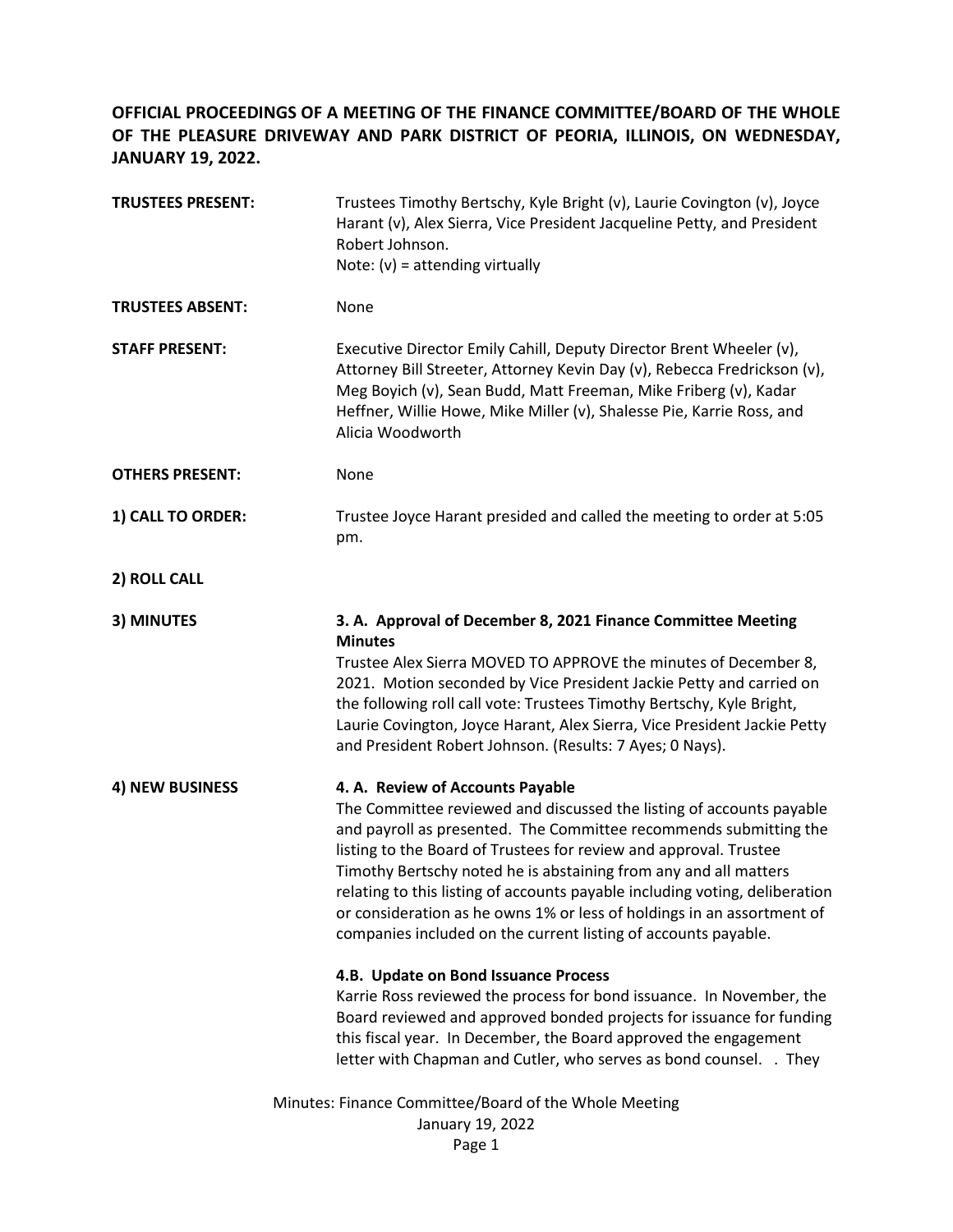also authorized staff to work with bond counsel to put out a request for proposal to local banks for the bond issue. Proposals were sent out last week to local banks. Responses have been received from PNC Bank, JP Morgan Chase, Commerce Bank, Morton Community Bank, First Midstate Bank, INB Bank, and F&M Bank which indicates they would be possibly submitting a proposal. Proposals are due from banks on February 8, 2022. As long as the proposal is within the requested maturity amounts and interest amounts and conforming to the proposal's request, on February 9, staff will bring to the Board a recommendation to issue the bonds and pass the bond ordinance. The approved bond ordinance is the document bond counsel uses to work with the issuing bank to actually finalize the bond issuance. With this timeline, bonds will fund in late February and at that point, then PPD would be able to begin contracting any work associated with that funding.

On tonight's agenda is the BINA hearing which is the public hearing for comments from the public relative to the issuance of the debt. It is required to have this public hearing within 30 days of bond issuance. The District is required to do this and has not received any comment from the public. Trustee Bertschy inquired if there is any bond insurance provided for this process. Karrie Ross stated that yes, it is part of Chapman and Cutler's engagement. Trustee Bertschy stated that since we're in a bit of a tight timeframe in terms of picking a bond funder, could the Board please be notified of the bank chosen prior to the February 9 Board meeting so that he can determine if he owns 1% or less holdings in that bank chosen because if so, he would be abstaining from any and all matters relating to that bank including voting, deliberation or consideration. Karrie Ross stated that yes, the proposal opening and choosing will occur the day before on February 8 at 10:00 am. A staff recommendation will be emailed to Trustees later that day. The reason the timeframe is rather tight is because most banks want to rate lock (the time between when banks submit the proposal and the time the bonds would fund) for the shortest amount of time possible

Trustee Bertschy stated that interest rates are currently going up. As such, how will borrowing costs impact the District? Karrie Ross stated that she believes that the District will be getting in early enough before the rates significantly increase in the bond market. The estimated budgeted rate was 1.25% and 1.5% on the two maturities. Even if the rates were higher, the District could still issue because the bond ordinance is the one that's going to drive what is actually collected in property taxes.

Minutes: Finance Committee/Board of the Whole Meeting January 19, 2022 Page 2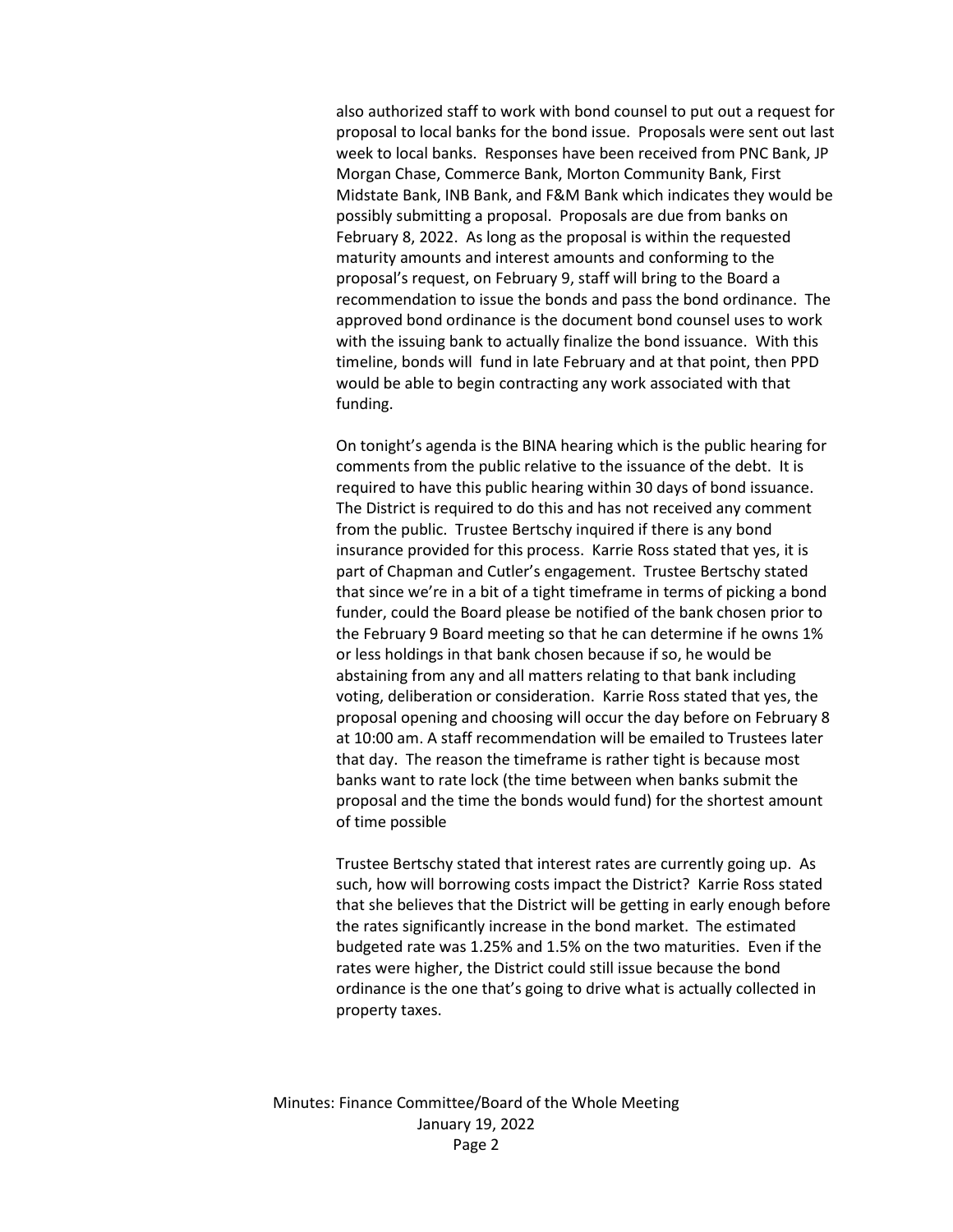Trustee Joyce Harant stated that as part of last year's audit, she spoke with Hope Wheeler of CliftonLarsonAllen (CLA). Hope sent Trustee Harant a Fraud Risk Assessment memo (see Exhibit A) that was then shared with all Trustees. Karrie Ross stated that Hope reached out to Trustee Harant last December to perform a standard fraud interview. The District currently performs the internal control functions that would be expected to be performed. Every year as the annual audit is performed, CLA does query the District on risk assessment forms what the District's internal procedures are relative to fraud and controls for potential fraud. The risk fraud assessment provided is one that CLA uses broadly and is not specific to the District and is meant as general guide recommended by CLA. Trustee Timothy Bertschy had inquired as to who the District's assessor of internal control has been. The District does not have a separate internal control department so that function is conducted between the Superintendent of Finance and Administrative Services and the Senior Accountant, and the Supervisor of Business Services.

Trustee Harant requested that the topic of fraud risk assessment be discussed in more detail at a future meeting. Trustee Bertschy congratulated Trustee Harant for bringing this topic up and stressed its importance and significance. At the future meeting, he would like to discuss who should be the fraud risk assessment lead. He also stated that the review of current District financial policies is something previously discussed and would like to get back to and would like this added to a future meeting as well. Trustee Harant wanted to convey to the Trustees that Hope Wheeler of CLA stated that every year there is something new introduced into the audit and the process is not a standard set of items covered every year so that it is not customary and usual year by year.

Trustee Alex Sierra stated he would like to see in future meetings what a more formal internal audit/risk assessment process would look like, whether policy or procedural. Trustee Harant agreed and stressed that this topic is not brought forward out of any complaint or concern. It is merely to be proactive in ensuring proper procedures are followed.

Karrie Ross requested clarification and stated that in the last meeting there was a conversation about priorities from a large perspective. There are various financial policies that could use a quick review and refreshing, fraud risk not being the only one. Having said that, she assumes she would work with the Chair of the Finance Committee, Trustee Joyce Harant, to determine the order in which the policies would be reviewed. She's not saying they all don't need a review, it's just the order in which the Board would like to review them in is what she would like more guidance on.

Minutes: Finance Committee/Board of the Whole Meeting January 19, 2022 Page 3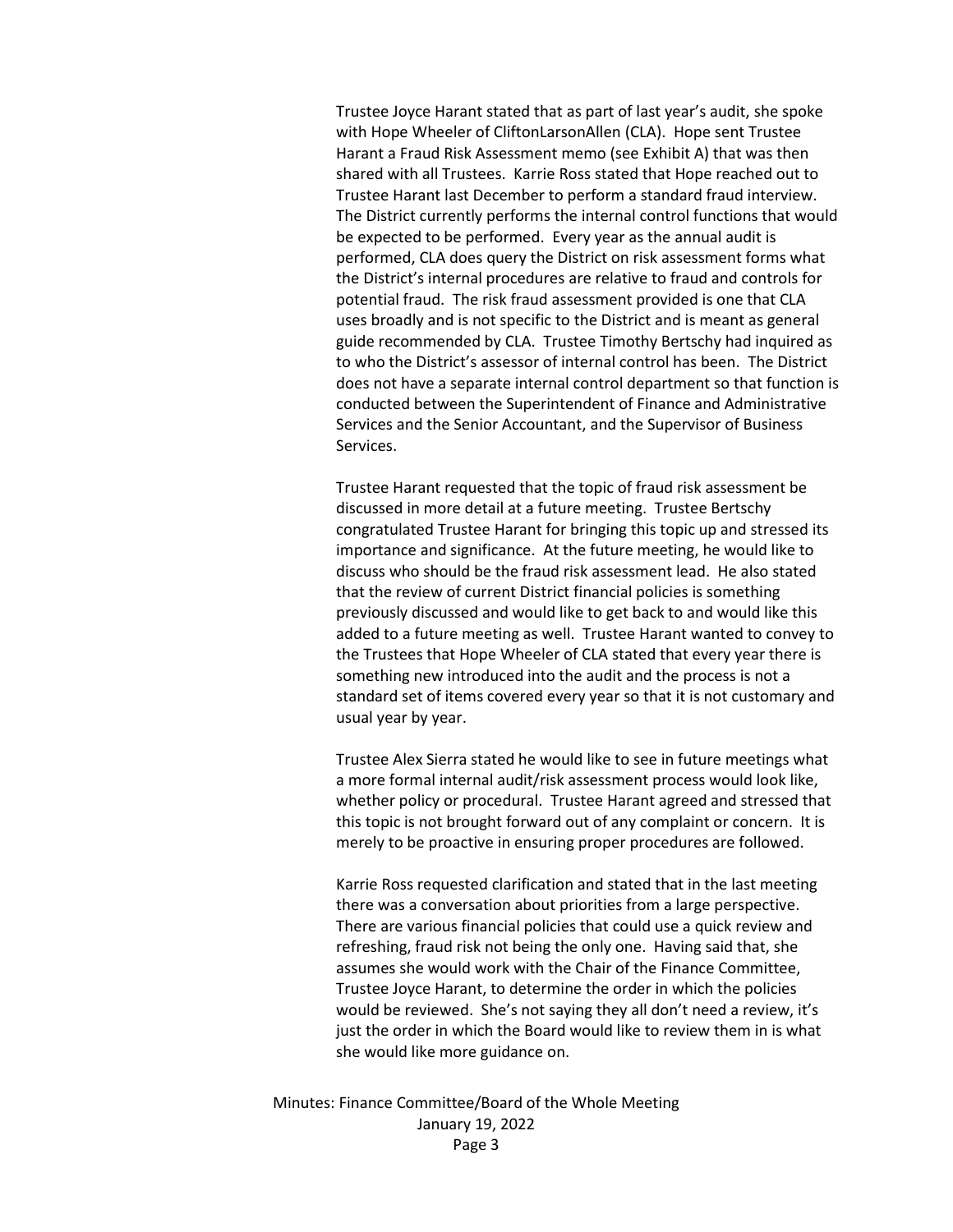| <b>5) OTHER BUSINESS</b>                           | 5. A. Springdale IGA Discussion<br>Emily Cahill received a draft of an agreement and shared it with<br>Attorney Streeter and spoke with Trustee Harant as she is the Board's<br>representative on this matter. The City of Peoria has proposed the<br>possible transfer of the existing savanna to the Park District. Emily<br>stated she wants to make sure that from a consensus standpoint<br>everyone is comfortable in moving forward with that transfer of<br>ownership. Staff would like to know more about what that means and<br>how the operational pieces would work. She also shared that staff is<br>trying to assess what costs are associated with maintaining the savanna.<br>Discussion took place concerning the exact location/size of the savanna.<br>Mike Miller stated that from an ecological perspective, the .84-acre<br>previously-contested north end has been drastically altered and no<br>native vegetation is left there and savanna restoration is not possible.<br>They are offering the remaining 9-acre property to be evaluated as a<br>savanna. Does the District want the .84 acres in addition to the<br>remaining property or just the remaining non-altered property? After<br>discussion, there were no oppositions in pursuing the larger piece of<br>over 9 acres of the savanna. All concurred. |
|----------------------------------------------------|----------------------------------------------------------------------------------------------------------------------------------------------------------------------------------------------------------------------------------------------------------------------------------------------------------------------------------------------------------------------------------------------------------------------------------------------------------------------------------------------------------------------------------------------------------------------------------------------------------------------------------------------------------------------------------------------------------------------------------------------------------------------------------------------------------------------------------------------------------------------------------------------------------------------------------------------------------------------------------------------------------------------------------------------------------------------------------------------------------------------------------------------------------------------------------------------------------------------------------------------------------------------------------------------------------------------------------------------|
|                                                    | Trustee Harant stated that going forward, she would like to see the<br>cemetery authority have some responsibility in the IGA development<br>and sustainability plan. All agreed but the first priority would be to get<br>the savanna.                                                                                                                                                                                                                                                                                                                                                                                                                                                                                                                                                                                                                                                                                                                                                                                                                                                                                                                                                                                                                                                                                                      |
| <b>MEETING RECESS</b>                              | Agenda item 5.B. FRC Working Group Follow up has not yet been<br>discussed. As such, at 5:59 p.m., Trustee Joyce Harant MOVED TO<br>RECESS this meeting and reconvene after the Regular Board meeting is<br>adjourned. Motion seconded by Trustee Alex Sierra and carried on the<br>following roll call vote: Trustees Timothy Bertschy, Kyle Bright, Laurie<br>Covington, Joyce Harant, Alex Sierra, Vice President Jackie Petty and<br>President Robert Johnson. (Results: 7 Ayes; 0 Nays).                                                                                                                                                                                                                                                                                                                                                                                                                                                                                                                                                                                                                                                                                                                                                                                                                                                |
|                                                    | At 7:15 p.m., Trustee Joyce Harant RECONVENED and called the meeting<br>to order.                                                                                                                                                                                                                                                                                                                                                                                                                                                                                                                                                                                                                                                                                                                                                                                                                                                                                                                                                                                                                                                                                                                                                                                                                                                            |
| <b>TRUSTEES PRESENT</b><br><b>WHEN RECONVENED:</b> | Trustees Timothy Bertschy, Kyle Bright (v), Laurie Covington (v), Joyce<br>Harant (v), Alex Sierra, Vice President Jacqueline Petty, and President<br>Robert Johnson.<br>Note: $(v)$ = attending virtually                                                                                                                                                                                                                                                                                                                                                                                                                                                                                                                                                                                                                                                                                                                                                                                                                                                                                                                                                                                                                                                                                                                                   |
| <b>TRUSTEES ABSENT</b><br><b>WHEN RECONVENED:</b>  | None                                                                                                                                                                                                                                                                                                                                                                                                                                                                                                                                                                                                                                                                                                                                                                                                                                                                                                                                                                                                                                                                                                                                                                                                                                                                                                                                         |

Minutes: Finance Committee/Board of the Whole Meeting January 19, 2022 Page 4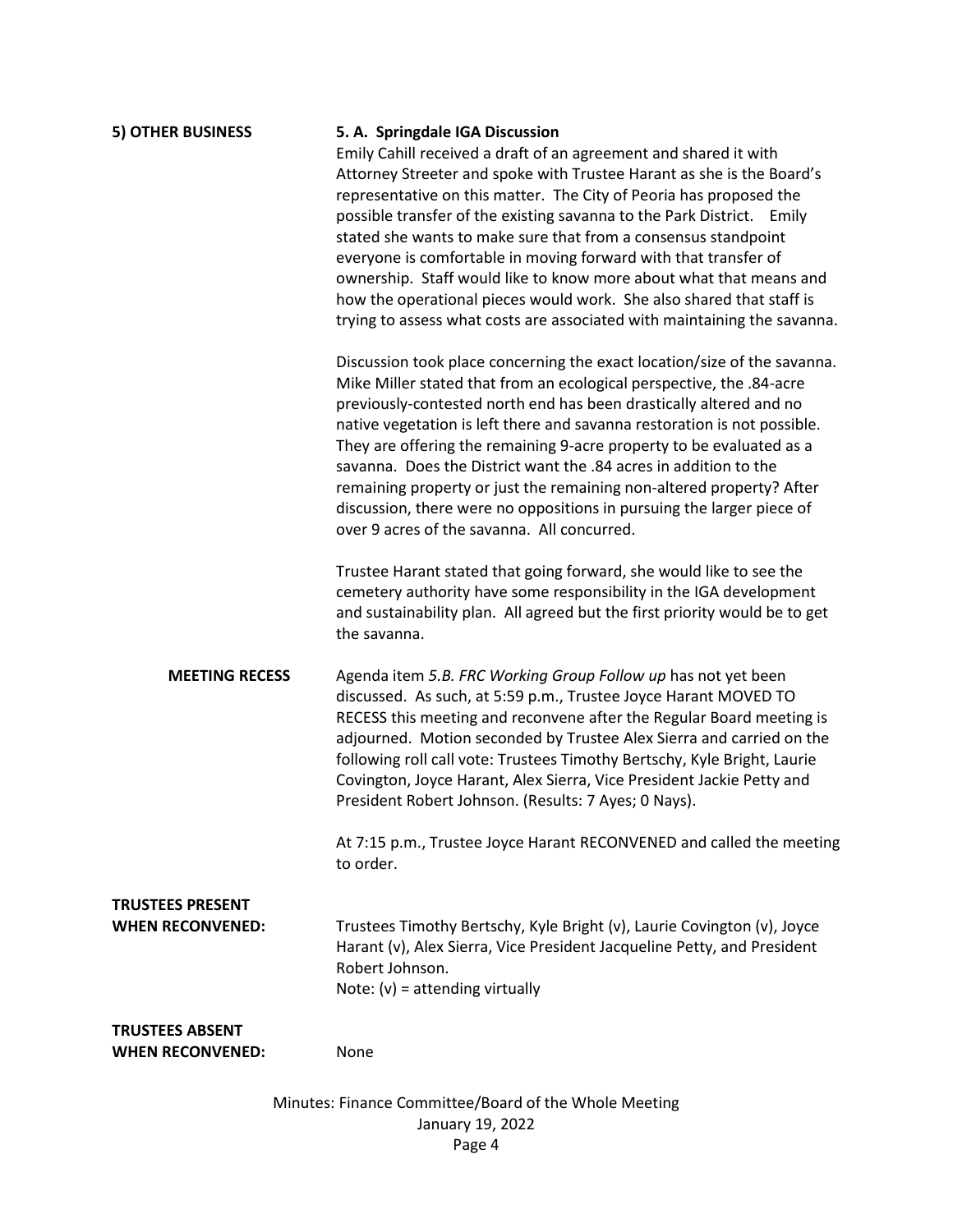| <b>STAFF PRESENT</b>  |                                                                                                                                                                                                                                                                                                                                                                                                                                                                                                             |
|-----------------------|-------------------------------------------------------------------------------------------------------------------------------------------------------------------------------------------------------------------------------------------------------------------------------------------------------------------------------------------------------------------------------------------------------------------------------------------------------------------------------------------------------------|
| <b>WHEN CONVENED:</b> | Executive Director Emily Cahill, Deputy Director Brent Wheeler (v),<br>Attorney Bill Streeter, Attorney Kevin Day (v), Rebecca Fredrickson (v),<br>Meg Boyich (v), Sean Budd, Matt Freeman, Mike Friberg (v), Kadar<br>Heffner, Willie Howe, Mike Miller (v), Shalesse Pie, Karrie Ross, and<br>Alicia Woodworth                                                                                                                                                                                            |
| <b>OTHERS PRESENT</b> |                                                                                                                                                                                                                                                                                                                                                                                                                                                                                                             |
| <b>WHEN CONVENED:</b> | None                                                                                                                                                                                                                                                                                                                                                                                                                                                                                                        |
|                       | 5. B. FRC Working Group Follow Up                                                                                                                                                                                                                                                                                                                                                                                                                                                                           |
|                       | Emily Cahill stated that a Zoom meeting is scheduled for next<br>Wednesday, January 26 at 4:30 pm with the FRC Working Group. A<br>discussion took place concerning how best to move forward with the<br>City of West Peoria about the use of the Franciscan Recreational Center.<br>A discussion took place concerning the desire for better communication<br>and understanding and the relationship between the PPD and WP<br>municipal entities. Everyone looks forward to the meeting on January<br>26. |
| 6) ADJOURNMENT        | At 7:26 p.m., Trustee Kyle Bright MOVED TO ADJOURN. Motion<br>seconded by Trustee Alex Sierra and carried on the following roll call<br>vote: Trustees Timothy Bertschy, Kyle Bright, Laurie Covington, Joyce<br>Harant, Alex Sierra, Vice President Jackie Petty and President Robert<br>Johnson. (Results: 7 Ayes; 0 Nays).                                                                                                                                                                               |

Respectfully Submitted by Alicia Woodworth Executive Assistant and Secretary to the Board

\_\_\_\_\_\_\_\_\_\_\_\_\_\_\_\_\_\_\_\_\_\_\_\_\_\_\_\_\_\_\_\_\_\_\_\_\_\_\_\_\_